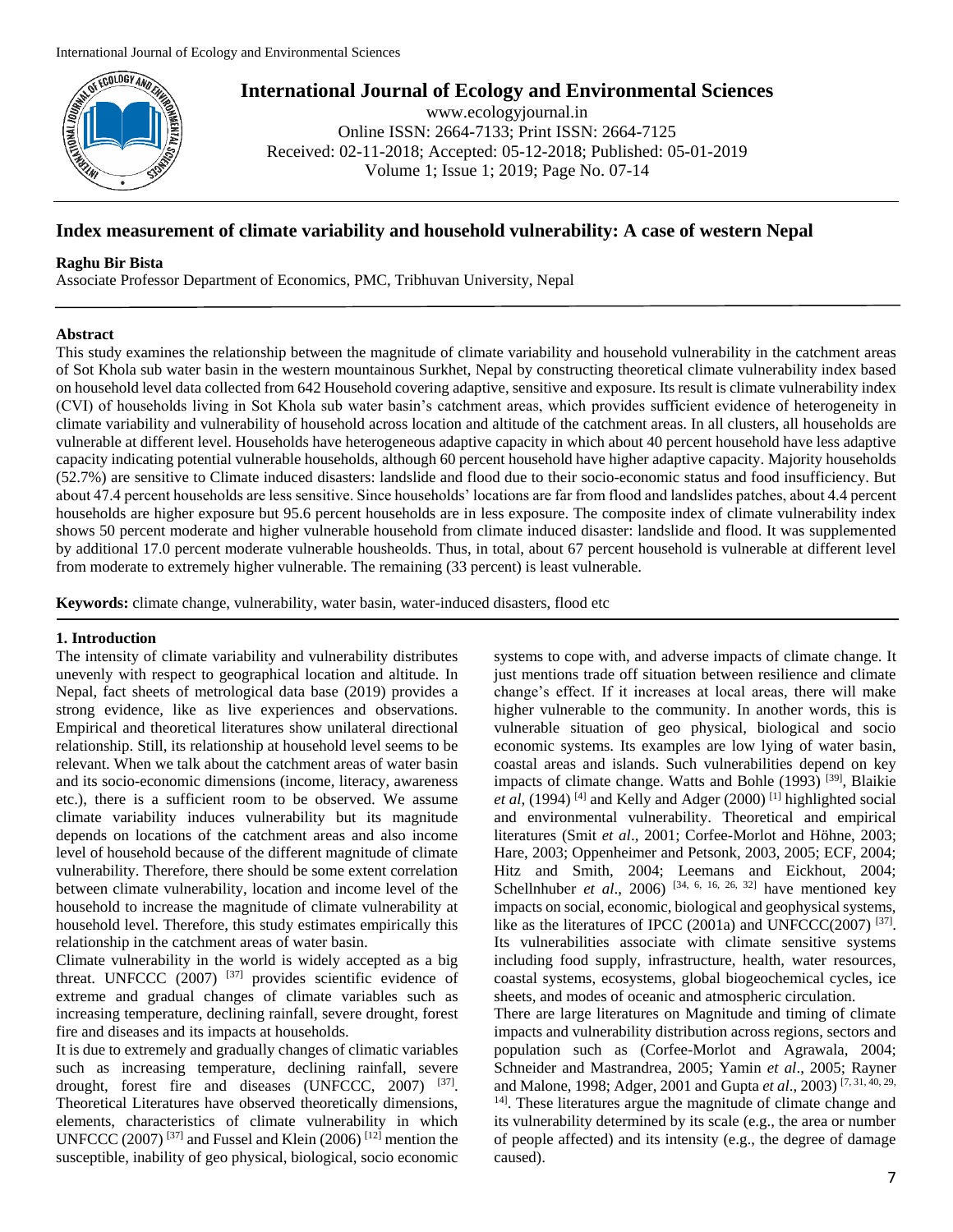Literatures are large talking about its measurements to understand the magnitude of climate impacts. There are quantitative literatures (Nordhaus and Boyer, 2000; and Nicholls *et al*. 2005) providing different monetary units such welfare, income or revenue loss, cost of adaptation and willingness to pay to avoid. In addition, Indicator and qualitative literatures (Barnett, 2003; Arnell, 2004; Parry *et al*., 2004; Van Lieshout *et al.*, 2004; Schär and Jendritzky, 2004; Stott *et al.*, 2004)<sup>[3, 2, 28, 30,</sup> 35] have also explored their space to measure the magnitude of climate impacts by measuring food and water shortages, morbidity and mortality from diseases and forced migration, along with heritage and biodiversity loss. Thus, vulnerability is measured by magnitude and timing of impacts, system at risk, uncertainty of impacts and potentiality to adapt.

Indicator Method to assess Climate Vulnerability is widely employed by including heterogeneous indicators as per requirement and availability in the different locations, geographical setting and income groups. Therefore, there are available diverse indicators based Index of vulnerability. Whatever, Kelly and Adger(2000)<sup>[19]</sup> and Eriksen and Kelly (2007) [10] believe it as source of reference point for evaluating framework for development, as provider of information for developing adaptation and mitigation plans and as standard of measures. Indicator measurement is one of qualitative and quantitative measures to measure vulnerability to climate change for understanding its status, nature, process, distributional pattern and intensity over time, location, income and geographical setting and also the impacts of climate change, along with understanding the effectiveness of development and climate resilient policy and programs in across locations, geography and income groups.

Literatures show two approaches in vulnerability Index construction and application in climate change and environmental disciplines. They are deductive and inductive approach in the construction of Climate Vulnerability Index (CVI). In large literatures, theory driven (deductive) conceptual framework was constructed and followed to identify relevant indicators for determining their relationships through construction of Index. Similarly, in many cases, data driven approach (inductive) was used to select vulnerability indicators based on their statistical relationship with observed vulnerability outcomes (Eriksen and Kelly,  $2007$ ) <sup>[10]</sup>. The application of inductive approach was specific climate sensitive systems in which deductive approach could not be applied in the absence of well-defined vulnerability outcome. In general, for urgency of coping climate change vulnerability, the inductive approach was popular to be used.

Literatures reveal three types of indices in practice such as global, national and regional for different objectives: rank of vulnerability and areas and priority of adaptation strategy and finance and mitigation. Sullivan and Meigh (2005) [36] developed a Climate Vulnerability Index comprised of six indicators encompassing resource, access, capacity, use, environment, and geospatial dimensions to assess CVI of water to Mongolia for analyzing large data sets. They suggest their index has applicability and comparability across various scales of analysis from small island developing nations (SIDs) to the national level. However, there is no theoretical discussion of indicator choice or the specific indicators.

Eriksen and Kelly (2007) [10] have assessed the vulnerability level across countries in 2007 under the United Nations Framework Convention on Climate Change (UNFCCC) by developing five quantitative national level indices of social vulnerability to climate change: vulnerability resilience indicators (VRI), Environmental Sustainability Index (ESI), Dimensions of Vulnerability (DV), Index of Human Insecurity (IHI) and Predictive Indicators of Vulnerability (PIV). The study finds that "a lack of a clear theoretical and conceptual framework for the selection of indicators has hampered the robustness, transparency and policy relevance" of these indicator studies, and they note "a serious deficiency in existing studies, the limited testing and verification of indicators and of the validity of underlying conceptual frameworks" (p. 504). As a result, the three indices that provide a ranking of countries show "relatively little agreement regarding which particular countries are the most vulnerable, with only five countries ranked among the 20 most vulnerable in two or more of the studies and only one country ranked among the 20 most vulnerable in all three. This finding [...] firmly underlines the challenge in making objective judgments about which countries are more vulnerable than others as a basis for allocating of funding" (p. 502). Kim (2010) evaluated climate vulnerability index (CVI) of 16 local governments in South Korea by identify local scale 36 sub indicators to measure performance of water management. The study seems to be inductive approach based on availability of data, although there is a lack of theoretical framework. In addition, the study has not provided strong judgments in selecting sub indicators. In the selected sub indicators, there is a missing of data. However, it has higher possibility of policy implication. Eakin and Luers (2006) express serious concerns regarding the validity of national-scale vulnerability assessments noting that "Ranking and comparing vulnerability across countries […] is challenged by everything from the quality of the available data, to the selection and creation of indicators, to the assumptions used in weighting of variables and the mathematics of aggregation. There are also problems in the interpretation of indices".

Other studies found that several aggregated vulnerability indices express strong sensitivity to the selection of specific proxy variables as well as to variations in the mathematics of index construction (Moss *et al*. 2001, Gall 2007, Schmidtlein *et al*. 2008) [22, 33]. Hahn *et al*., (2009) employed the LVI to understand livelihood and climatic vulnerability in small island developing states (SIDS).

Despite available international literatures on Climate Vulnerability and Climate Vulnerability Index (CVI), the literatures on Nepalese context are handfuls, which have not focused in the western mountainous Nepal, have not applied indicator method including CVI. In this context, this study estimates climate vulnerability level in the catchment community and locations of Sot Khola Sub water basin in Surkhet, Nepal, where climate variability particularly rainfall was recorded in the rainfall stations of Surkhet and its induced heavy disastrous flood disaster event were badly experienced by the catchment areas and the community in 2014. Available literatures have not covered such issue, except the correlation between climate variability and vulnerability. Still, there is a query whether heterogeneous level of disasters in the catchment areas occur or not, whether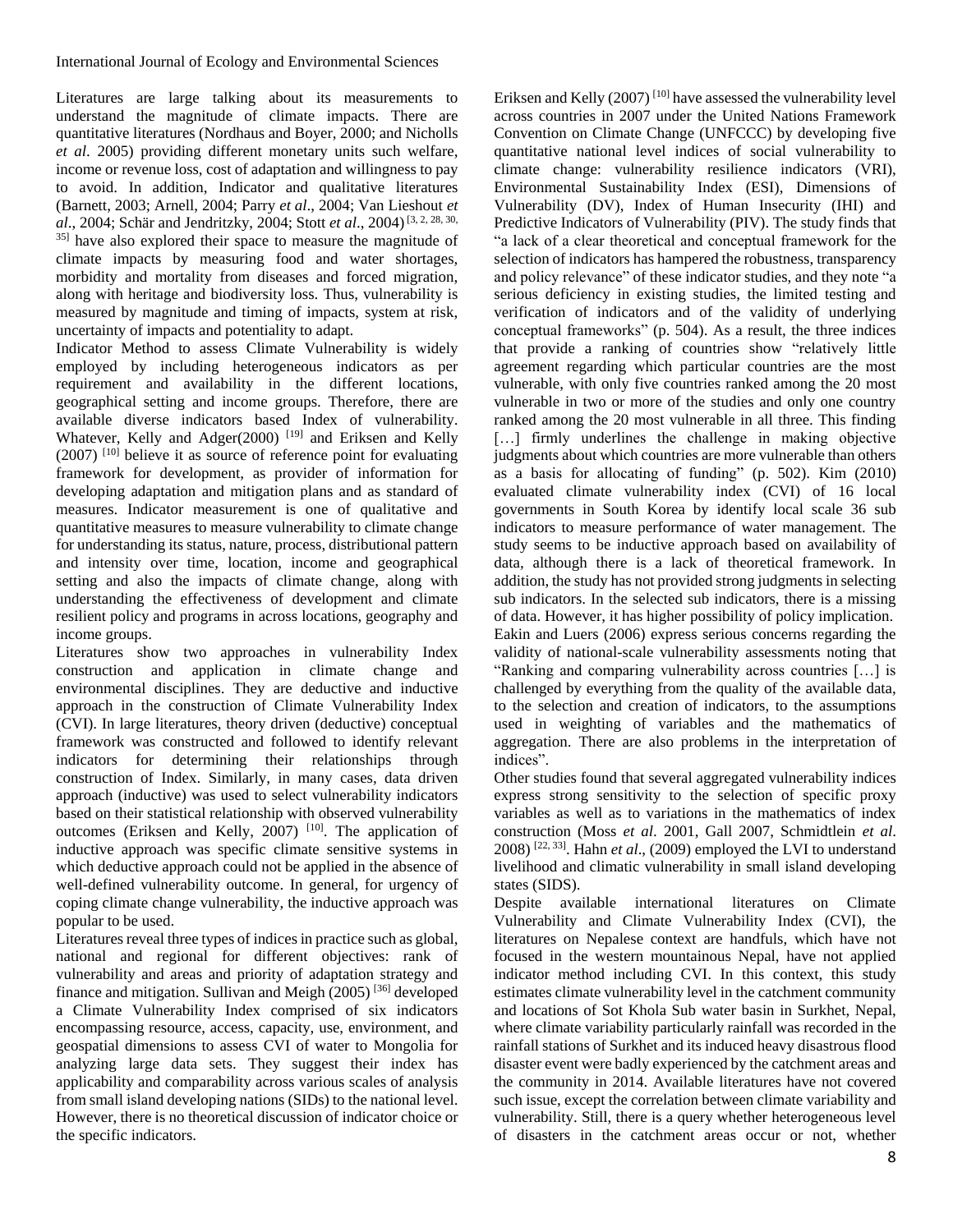heterogeneous level of vulnerability in the catchment areas occur or not and whether the correlation between disaster and vulnerability occur or not.

The paper examines climate vulnerability in the western mountainous Nepal by building climate vulnerability index (CVI) and analyzes extremity of climate vulnerability and its distribution across altitude and geographical setting.

This paper is organized into the following sections: Section 1: Introduction, Section 2: Life threating climate vulnerability in Nepal, Section 3: Method and Data, 4: Results and Section 5: Discussions and Conclusion.

#### **2. Life Thratening Climte Vulnerability in Nepal**

Nepal is the fourth most vulnerable country in terms of Climate risks and 30<sup>th</sup> in terms of water-induced disaster (UNFCCC, 2007) [37], although her GHG emission share is only about 0.025 percent of total annual GHG emissions of the world(Karki, 2007). There are climate risks: increasing dry periods, intense rainfall, floods, landslides, forest fires, glacier outburst flood etc. among which about 13 cases of Glacier Outburst Flood (GLOF) have damaged substantially to the people's lives, livestock, land, environment and infrastructure. Further, National Adaptation Program of Action (NAPA) (2010) is the national policy document of climate change adaptation verifies it by explaining Nepal as highly vulnerable to climate change. Further, it projects 10 million populations in climate risk. Out of such population, about 1.9 million populations are in highly vulnerable to climate change. It finds its higher intensity in mid and far western regions. For example, Surkhet, where water induced disasters, flood happened in 2014. The flood unexpectedly and severely damaged house, asset, crops, bridge, road and life all over Surkhet (DDC, 2015). MOH (2015) estimated10 billion in Rs worth loss of physical assets, along with 37 deaths and 3867 household affected.

In Surkhet, the flood of Sot Khola sub water basin with 10 feet's wild and high-sounding water level unexpectedly happened due to the heavy and intense rainfall continuously in three days and three nights. It carried everything in its course. It had affected its catchment areas (Gadhi, Lekhagaon and Kunathari) from the upper catchment areas to the downward catchment areas. Since the settlement of the community was the top hilly areas, the flood had not swept houses, except crops, banks of the river, agricultural land, water wheel, life and infrastructure (road, clean drinking water, irrigation drainage, bridge etc.). The estimated loss of the catchment areas of Sot Khola was 1, 33, 44,000 in Rs of house and asset, which was 0.13 percent of total loss of Surkhet (MOH, 2015). In addition, there was a loss of crop, income and life. Thus, there was about 67 percent household vulnerable from the upper catchment areas to the downward catchment areas. Therefore, the higher intensity of the flood disaster occurs in the catchment areas of Sot Khola sub water basin in the different locations and altitude.

#### **3. Methodology and Data**

# **3.1. Theoretical Framework of Climate Vulnerability Index (CVI)**

Climate vulnerability index (CVI) is a quite popular method to calculate socio economic vulnerability due to climatic variation. Hahn *et al*. (2009) developed this approach covering three indicators of livelihood vulnerability (i.e., exposure, sensitivity and adaptive capacity) to risk from climate vulnerability. Shah *et al*. (2013) and Turton (2000), Knutsson (2006) applied in Climate Change Vulnerability (CVI). Its basic assumption was IPCC's definition of vulnerability as a function of exposure, sensitivity and adaptive capacity (IPCC, 2001)  $^{[13]}$ . It is called as balanced approach because it covers 1) the level of exposure of livelihoods to climate variability 2) socio economic characteristics influencing their ability to adapt and 3) the sensitivity of household to climate change. Its mathematical form is as follows

$$
CVI_c=(e_c.s_c) . a_c. \dots . (1)
$$

However, we followed model applied by Dressa *et al*.(2008) to measure climate vulnerability index(CVI). In this model, the sum of sensitivity(S) and exposure  $(E)$  provides us the impact of climate-induced disaster. When it is higher, vulnerability is higher. If adaptive capacity (AC) is higher, vulnerability (V) will be lower. It is

 $V=(E+S)/AC$ ..........(2)

Where,  $e_c$ =the calculated exposure of the household  $a_c$  =the calculated adaptive capacity of the household  $s_c$  =the calculated sensitivity score of the household

To analyze vulnerability level of household and VDCs, we employed the factors of the **cat**chment areas: Gadhi, Lekhagaon and Kunathari for adaptive capacity of household, sensitivity of household and exposure of household as follows: 1) Adaptive capacity has the following factors: proportion of economically active population, Proportion of literate people, Proportion of people employed in off farm activity, Proportion of household having more than one member involved in off farm activity, 2) Sensitivity has the following factors: Gini coefficient of inequality in income of the communities, Proportion of household having less than 6 months food sufficiency in a year, Proportion of household having not access to clean drinking water, Proportion of household having less than 3 km distance to access health post and Proportion of household with old age people, 3) Exposure has the following factors: Per household crop loss (in kg), Per household livestock damage (in number), Proportion of land loss in the community in kata and Proportion of house damage in the community. Above factors were calculated by using actual values and then using standardized method for calculating scores of exposure,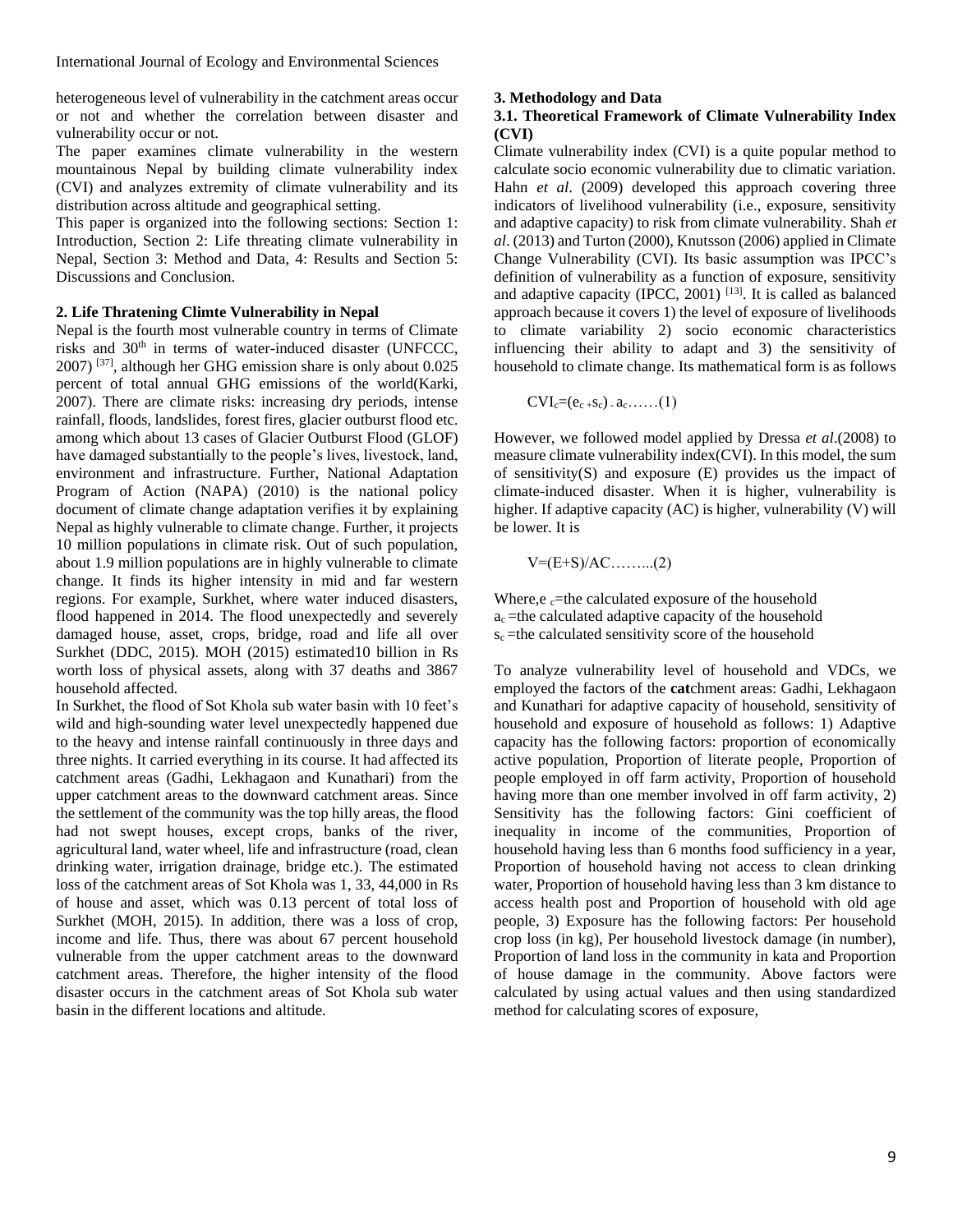sensitivity and adaptive capacity separately. In CVI, each component was computed after getting standardized value from actual value by using standardized value method given below. Secondly, all standardized value of adaptive capacity, like sensitivity and exposure were sum and divided by total component. It gave the score of adaptive capacity, sensitivity and exposure separately. Finally, values of these three were kept above equation for getting CVI.

### **3.2. Data sets**

The data set for the construction of CVI were primary nature collected from Household Survey 2015 through the structured questionnaire. Its sample size was 642 household. The collected and proceeded data were computed in accordance with three indices and their bundle indicators (13). Based on the above indicators mentioned in the factors of CVI, three indices (adaptive index, sensitive index and exposure index) were computed to measure their respect level of household of the catchment VDCs (Gadhi, Lekhagaon and Kunathari) by cluster and household level as follows.

#### **4. Results and Discussion**

#### **4.1. Adaptive Capacity Index**

This Index tool measures adaptive capacity of household level in the sub watershed basin and catchment areas (Gadhi, Kunathari and Lekhagaon) to climate change induced natural disaster including flood and landslide. This household capacity is comprised of individual capacity, institutional capacity and resources. In this index study, there were employed four factors: literacy rate, economically active population, proportion of people engaging in off farm activity and proportion of people more than one engaging in off farm activity. The analysis for the

construction of the index was to measure coping capacity of climate change induced disaster: flood and landslide.

Adaptive index Figure 16 shows adaptive capacity of household as the composite index of already mentioned four factors: literacy rate, economically active population, proportion of people engaging in off farm activity and proportion of people more than one engaging in off farm activity. Household of the study areas had their heterogeneous character and status.

| <b>Adaptive Capacity</b><br>category | <b>Household Situation</b>          | <b>Adaptive</b><br>Capacity<br><b>Index</b> | $%$ of<br>Household |  |
|--------------------------------------|-------------------------------------|---------------------------------------------|---------------------|--|
| Extremely higher<br>capacity         | Extremely higher ability<br>to cope | $>1$ to 0.8                                 | 34.9                |  |
| Higher capacity                      | Higher ability to cope              | $0.8 \text{ to } 0.5$                       | 24.1                |  |
| Moderate capacity                    | Moderate ability to cope            | $0.5 - 0.2$                                 | 29.9                |  |
| Less capacity                        | Less ability to cope                | $0.2$ to $0/(-)$                            | 11.1                |  |
| Total                                |                                     |                                             | 100                 |  |

**Table 1:** Adaptive Capacity by Household

*Source***:** Field Survey, 2015

In Table 1, adaptive capacity of household was heterogeneous. In Table 1, about 34.9 percent household laid the highest adapative capacity between  $0.8$  and  $> 1$ . It was followed by about 24.1 percent household lying higher adapative capacity between 0.5 and 0.8, about 29.9 percent household lying moderate adapative capacity between 0.2 and 0.5 and about 11.1 percent household lying least adapative capacity. It indicated 11.1 percent household having no capacity to cope vulnerability. It is followed by 29.9 percent household having moderate capacity (the details in Annex-VII). Thus, about 40 percent housheold would be potential vulnerable housheold (Figure 1).



**Fig 1:** Adaptive Index by Household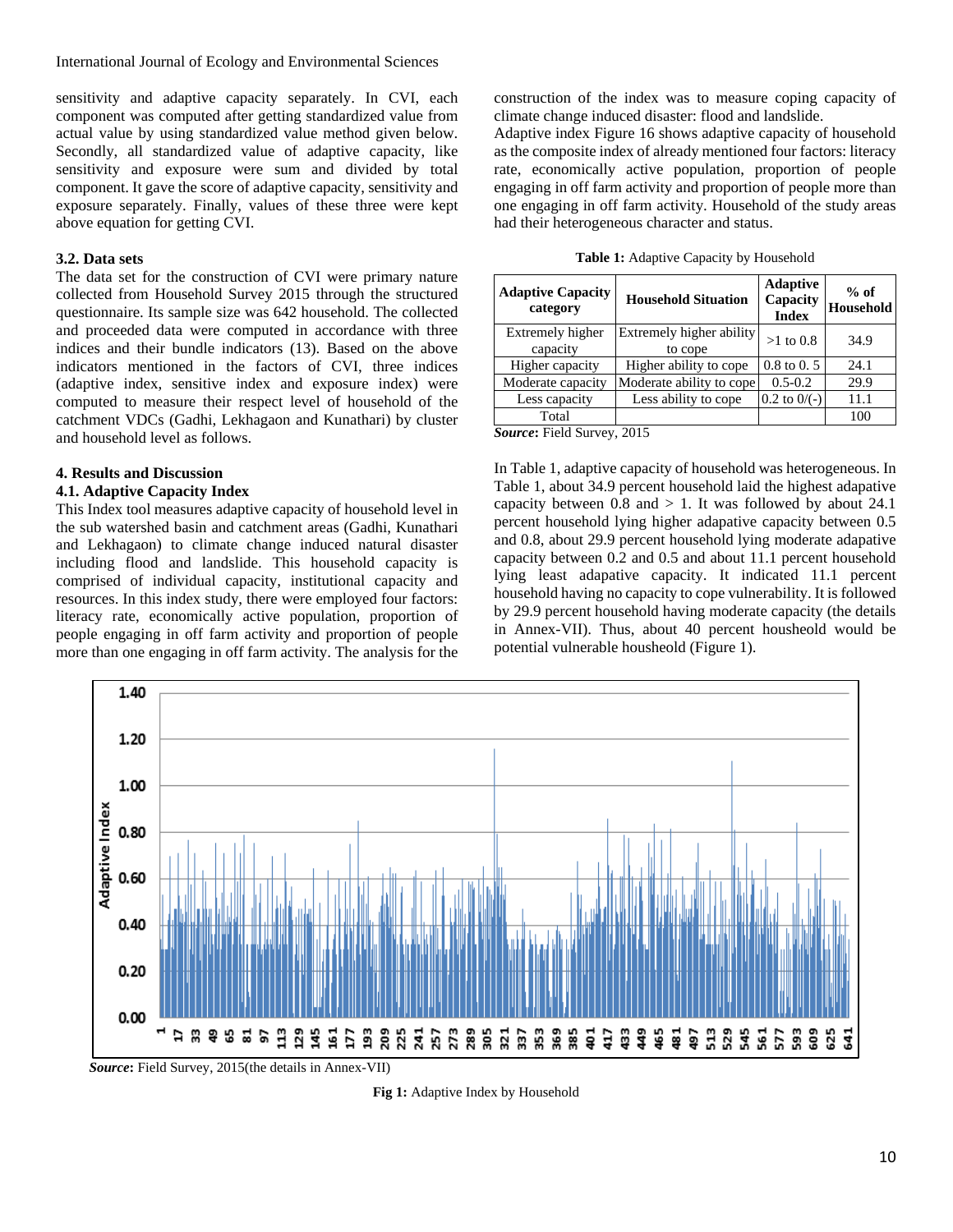#### **4.2. Sensitive Index**

Household are in the different level of sensitive in climate induced disaster-prone areas. Sensitivity index measures its degree in the study areas.

Based on that four factors (proportion of household (HH) with food sufficiency for less than 6 months, proportion of HH without

piped water, distance to health facility and proportion of old aged people), sensitive index of the study area could be constructed (the details in Annex-VII). It analyzes household sensitive level. Average standardized value of individual four factors contribute to its composite score (Figure-2).

| <b>Sensitive category</b>         | <b>Household Situation</b> | <b>Sensitive Index</b> | % of Household |
|-----------------------------------|----------------------------|------------------------|----------------|
| <b>Extremely higher Sensitive</b> | Extremely higher sensitive | $>1$ to 0.8            |                |
| <b>Higher Sensitive</b>           | Higher sensitive           | $0.8 \text{ to } 0.5$  |                |
| <b>Moderate Sensitive</b>         | Moderate sensitive         | $0.5 - 0.2$            | 49.4           |
| Less Sensitive                    | Less sensitive             | $0.2$ to $0/(-)$       | 47.4           |
| total                             |                            |                        | 100            |

**Table 1:** Sensitive Index by Household

*Source***:** Field Survey, 2015

Figure 2 shows sensitive index calculated as composite index of above mentioned factors through the use of above mentioned methods. The result of sensitive index is presented in Table 2. The result is the evidence of different household sensitivity level. About 3.3 percent household was at higher sensitive between 0.5 and 0.8. It was followed by about 49.4 percent moderately

sensitive household lying between 0.2 and 0.5, about 47.4 percent less sensitive household lying between 0.0 and 0.2. It indicated 52.7 percent moderate and higher sensitive household from climate induced disaster: landslide and flood (the details in Annex-VII). It is followed by 47.4 percent less sensitive household (Table 2).



**Fig 2:** Sensitive Index by Household

## **4.3. Exposure Index**

In climate induced disaster, household is in the different exposure level. Exposure index measures its degree. In this study area, there was a loss and damage of household as exposure in different level. Based on four factors (crop loss, livestock loss, household damaged, and land loss), the exposure index was constructed. Its

value analyzes exposure level of household. Average standardized value of individual four factors contribute to the composite score of exposure index and rank. The index provides exposure level of different household in the areas of the watershed.

| Table 2: Exposure Index by Household |  |  |  |
|--------------------------------------|--|--|--|
|                                      |  |  |  |

| <b>Exposure category</b>         | <b>Household Situation</b> | <b>Exposure Index</b> | <b>Percent of Household</b> |
|----------------------------------|----------------------------|-----------------------|-----------------------------|
| <b>Extremely higher Exposure</b> | Extremely higher exposure  | $>1$ to 0.8           |                             |
| Higher exposure                  | Higher exposure            | $0.8 \text{ to } 0.5$ |                             |
| Moderate exposure                | Moderate exposure          | $0.5 - 0.2$           | 3.3                         |
| Less exposure                    | Less exposure              | $0.2$ to $0/(-)$      | 95.6                        |
| Total                            |                            |                       | 100                         |

*Source:* Field Survey, 2015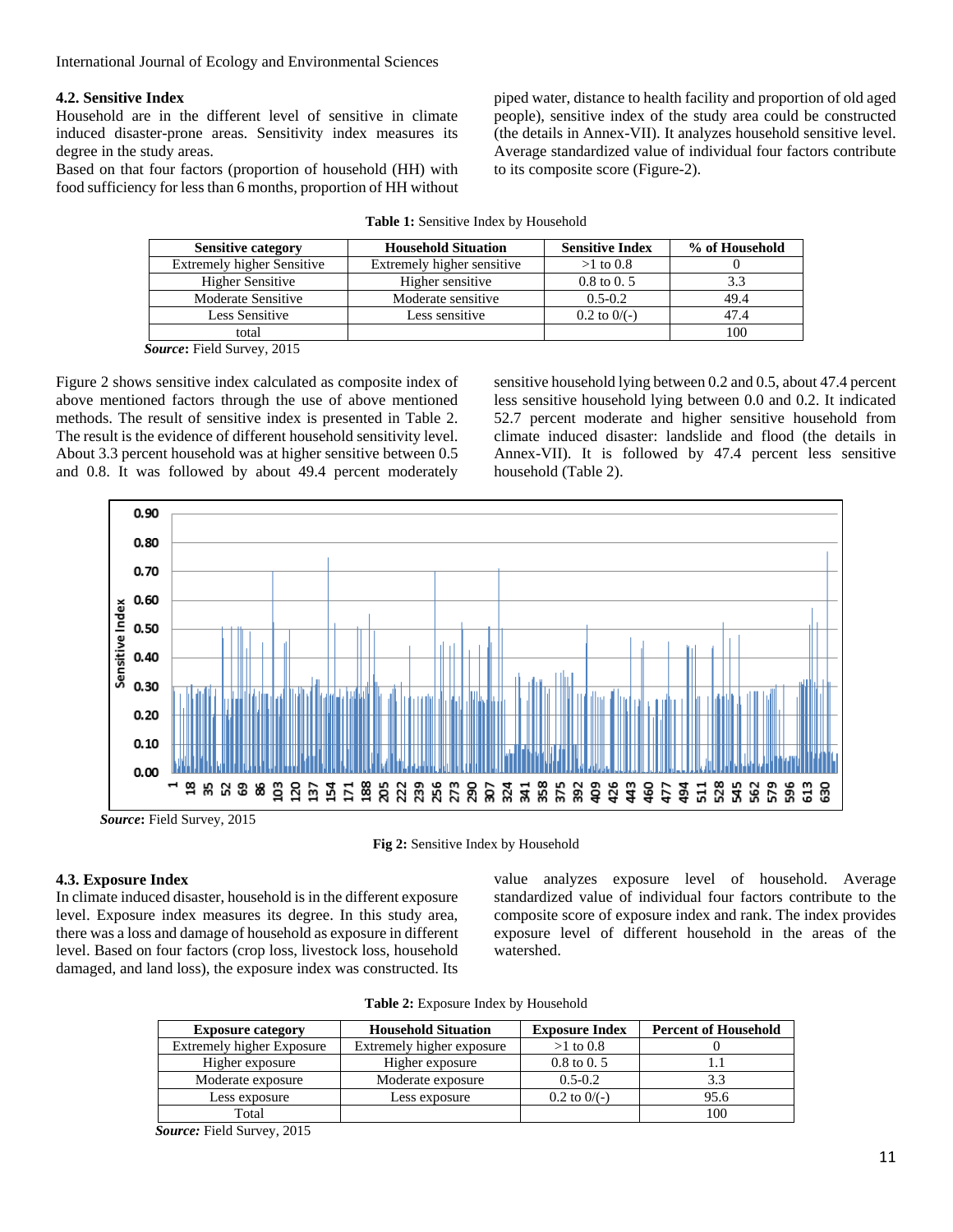Figure-18 shows exposure index calculated as composite index of above-mentioned factors through the use of above methods. The result of sensitive index is presented in Table 3. The result is the evidence of different household sensitivity level. In Table 20, about 1.1 percent household was higher exposure between 0.5

and 0.8. It was followed by about 3.3 percent moderately exposure household lying between 0.2 and 0.5, about 95.6 percent less exposure household lying between 0.0 and 0.2. It indicated 4.4 percent moderate and higher exposure household from climate induced disaster: landslide and flood.



**Fig 3:** Exposure Index by Household

# **4.4. Vulnerability Index of Household level**

Based on above three indices: adaptive capacity index, exposure index and sensitive index, climate vulnerability index (CVI) at household level is calculated as a composite index. In general, the composite index is constructed by the sum of exposure and sensitivity divided by adaptive capacity. The result of the composite index is the evidence of higher and lower vulnerability of household due to climate induced disaster. If composite index has higher score, its vulnerability level will be higher. If it has lower score, its vulnerability will be lower.

Figure-2 shows climate vulnerability index (CVI) calculated as composite index of above-mentioned factors through the use of above mentioned methods (the details in Annex-VII). The result of CVI is presented in Table 4 below. The result is the evidence

of different household vulnerability level of household. In Table 21, about 29.1 percent household was extremely higher vulnerable lying between 0.8 and >1. It is followed by 20.9 percent household higher vulnerable between 0.5 and 0.8. about 17.0 percent moderately vulnerable household lying between 0.2 and 0.5, about 33.0 percent less vulnerable household lying between 0.0 and 0.2. It indicated 50 percent moderate and higher vulnerable household from climate induced disaster: landslide and flood. It was supplemented by additional 17.0 percent moderate vulnerable housheolds. Thus, in total, about 67 percent household is vulnerable at different level from moderate to extremely higher vulnerable. The remaining (33 percent) is least vulnerable.



*Source***:** Field Survey, 2015

**Fig 4:** Vulnerability Index by Household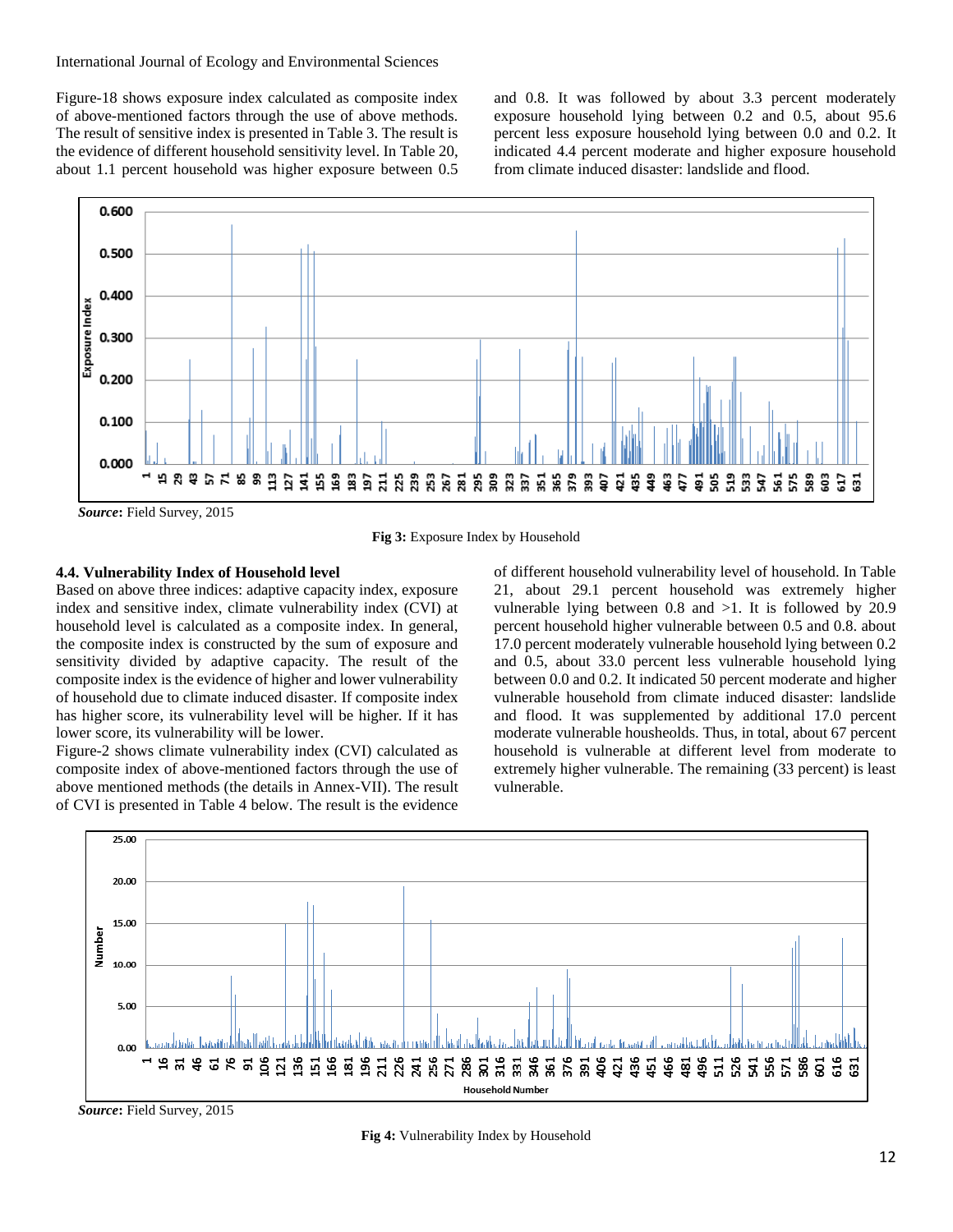| <b>Vulnerability category</b> | <b>Household Situation</b>                                | <b>Vulnerability Index</b> | % of Household |
|-------------------------------|-----------------------------------------------------------|----------------------------|----------------|
| Extremely higher vulnerable   | Extremely higher urgency level                            | $>1$ to 0.8                | 29.1           |
| Higher vulnerable             | Higher Urgent level                                       | $0.8 \text{ to } 0.5$      | 20.9           |
| Moderate vulnerable           | Urgent level but temporary external assistance to recover | $0.5 - 0.2$                | l 7.0          |
| Less vulnerable               | Vulnerable situation but still able to cope               | $0.2$ to $0/(-)$           | 33.0           |
| Total                         |                                                           |                            | 100            |

**Table 4:** Vulnerability Index by Household

*Source***:** Field Survey, 2015

#### **4.5. Discussion and Conclusion**

Above result provides strong evidence on the status and rank of adaptive capacity of household lying from zero score to nearly 1 (100 percent) score. It provides the evidence of heterogeneity at household adaptive capacity based on the selected its four indicators: literacy rate, economically active population, proportion of people engaging in off farm activity and proportion of people more than one engaging in off farm activity. In the range from 0 to 1, how much score moves towards zero, so much adaptive capacity will be lower. In reverse, how much score moves towards 1, so much adaptive capacity will be higher. Its lower score means poor effectiveness of development policy and initiation of the government and need to external assistance. It further shows ineffectiveness of development policy and initiation of the government. In other words, these household are poor. If not, it further shows the effectiveness of development policy and initiation of the government. In other words, these household are well off.

Above result provides the evidence of heterogeneous adaptive capacity of household in which about 40 percent households (Table 19) have lowering adaptive capacity. It means nothing household having poor capacity in terms of literacy and resource. Thus, these household can be considered as potential vulnerable household in the absence of coping capacity. This is a critical issue to minimize the impact of climate induced disaster. It indicates need of urgency short- and long-term support of the government to improve their adaptive capacity as preparedness to adapt climate vulnerability. In case of the higher score of adaptive capacity of 60 percent (Table 2), it indicates households having coping capacity to vulnerability and occurance of lower vulnerability. Still, it needs only short term support for temporary management.

Above result of sensitive index of household in the study area provides evidence of heterogeneity to climate induced natural disaster: flood and landslide. All household are sensitive to vulnerability above lower level. In Table 2, about 52.7 percent households is higher and moderately sensitive. Highly and moderately sensitive household have higher threat of vulnerability. If these household are not responded urgently, there will be a problem of safety of household and population. Meanwhile, as Table 19 shows 47.4 percent households of the study area as less sensitive. They do not need its urgent response for improving the safety of household and population.

Similarly, above result provides the evidence of heterogeneous exposure index of household in the study area due to climate induced natural disaster: flood and landslide. All households are exposure to vulnerability above lower level. In Table 20, about 1.1 percent households were at higher exposure. It was followed by about 3.3 percent moderately exposure households. It indicates these households having higher vulnerability level. If

these household are not responded urgently, there will be a problem of recovery of household and population. Meanwhile, 95.6 percent households of the study area is less exposure. They need not urgent response for recovering household and population.

Based on heterogeneity of adaptive capacity, sensitivity and exposure and based on above result of climate vulnerability index (CVI) in the study area, there is a sufficient evidence of heterogeneous household vulnerability level. The characters of all households are vulnerable at different level. Except less vulnerable household (33.0 percent), about 67 percent households (Table 4) are vulnerable households in which extremely higher and higher vulnerable households (50 percent) has dominated. Majority of vulnerable household indicates their occurrence of unusual climate induced natural disaster: flood and landslide in the study area due to changing pattern and intensity of annual rainfall, particularly changing monsoon rainfall and also increasing temperature. Household sensitivity and exposure level are greater than adaptive capacity of household because of lower literacy and poor resources. In addition, the development policy and program of the government along with terrible preparedness and management are ineffective. Thus, annual frequency of disaster has contributed to increase in depth poverty and inequality in the study area. In the absence of proper responding resilient local governance and resource, the vulnerability level is still as it is. Its negative contribution may be in HDI and GDI of the study area. Based on above findings, alternative hypothesis for objective 2 is accepted.

## **Reference**

- 1. Adger WN. Scales of governance and environmental justice for adaptation and mitigation of climate change. Journal of International Development. 2001; 13:921-931.
- 2. Arnell NW. Climate change and global water resources: SRES emissions and socio-economic scenarios. Global Environmental Change. 2004; 14:31-52.
- 3. Barnett J. The relation between environmental security and climate change is discussed. Global Environmental Change. 2003; 13:7-17.
- 4. Blaikie P, Cannon T, Davis I, Wisner B. At risk: Natural hazards, people's vulnerability and disasters. Routledge: London, UK, 1994.
- 5. Bohle HG, Downing TE, Watts MJ. Climate change and social vulnerability: Towards a sociology and geography of food uncertainty. Global Environmental Change. 1994; 4(1):37-48.
- 6. Corfee-Morlot J, Höhne N. Climate change: long-term targets and short-term commitments. Global Environmental Change. 2003; 13:277-293